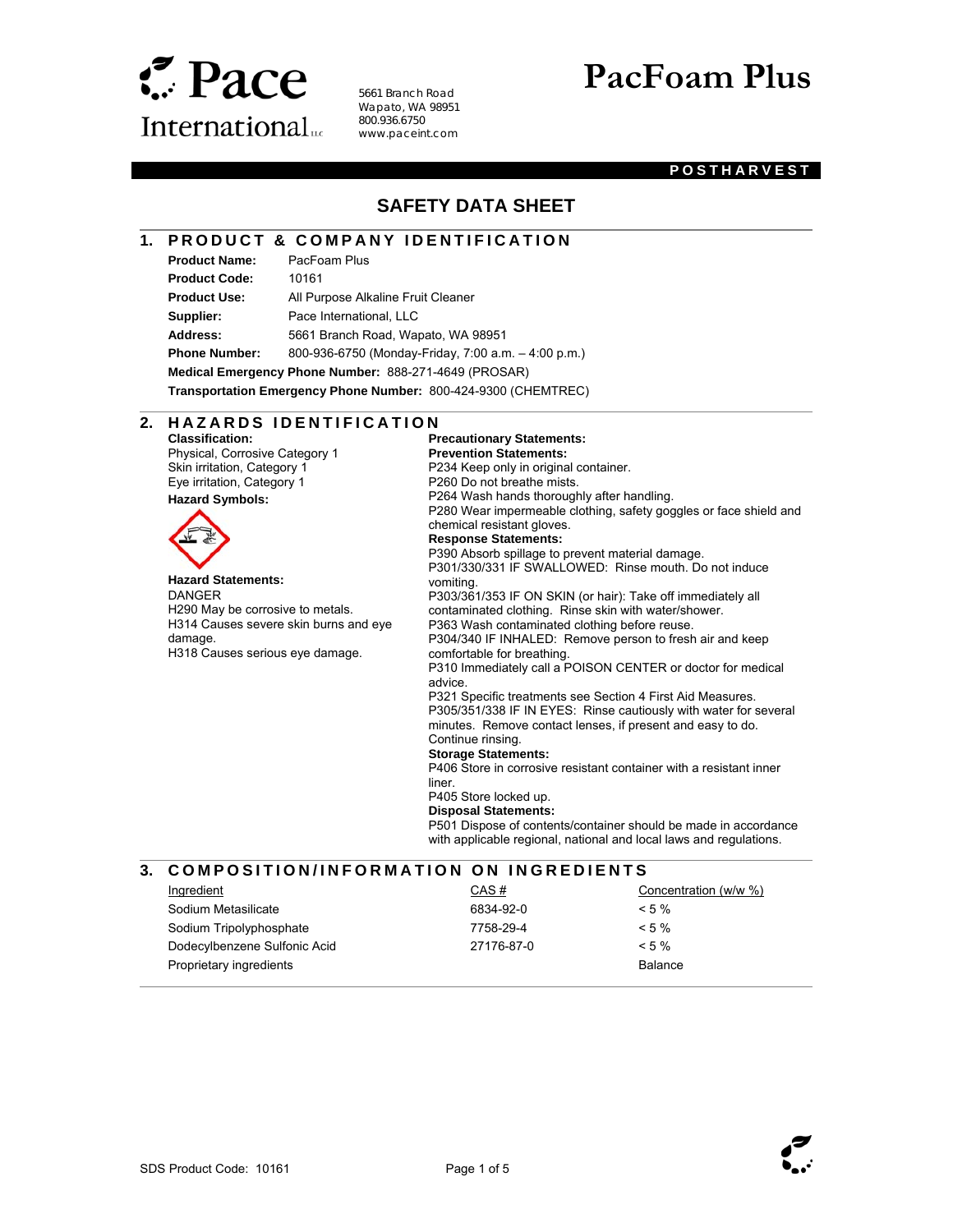l

l

 $\overline{a}$ 

l

## **4. FIRST AID MEASURES**

| General       | Have the product container, label or Safety Data Sheet with you when calling a poison control                                                                                                                |
|---------------|--------------------------------------------------------------------------------------------------------------------------------------------------------------------------------------------------------------|
| Advice:       | center or physician, or going for treatment.                                                                                                                                                                 |
| If on Skin:   | Take off contaminated clothing. Wash skin with plenty of soap and water. If redness, burning, or<br>irritation persists, get medical advice/attention. Wash contaminated clothing before reuse.              |
| If in Eyes:   | Hold eye open and rinse slowly and gently with water for $15 - 20$ minutes. Remove contact<br>lenses, if present, after the first 5 minutes, then continue rinsing eye. Get medical<br>advice/attention.     |
| If Swallowed: | Call a poison control center or doctor for treatment advice. Do not induce vomiting unless told to<br>do so by a poison control center or doctor. Do not give anything by mouth to an unconscious<br>person. |
| If Inhaled:   | Move person to fresh air. If person is not breathing, call 911 or an ambulance, and then give<br>artificial respiration, preferably mouth-to-mouth, if possible.                                             |

## **5. FIRE FIGHTING MEASURES**

| <b>Extinguishing Media:</b>           | Not flammable. Use any means suitable for extinguishing surrounding fire. |
|---------------------------------------|---------------------------------------------------------------------------|
|                                       | Water spray may be used to keep fire exposed containers cool.             |
| <b>Special Exposure Hazards:</b>      | None known.                                                               |
| <b>Special Protective Equipment /</b> |                                                                           |
| <b>Procedures for Firefighters:</b>   | Wear self-contained breathing equipment.                                  |
|                                       |                                                                           |

#### **6. A C C I D E N T A L RELEASE MEASURES**

| <b>Personal Precautions:</b>      | Wear impermeable clothing, safety goggles or face shield, and chemical<br>resistant gloves.                                                                  |
|-----------------------------------|--------------------------------------------------------------------------------------------------------------------------------------------------------------|
| <b>Environmental Precautions:</b> | In case of spill isolate area and deny entry to unnecessary personnel. Do not<br>allow product to enter sewers, lakes, streams or other bodies of water.     |
| <b>Containment / Clean-Up</b>     | Stop spill at the source. Construct temporary dikes of dirt, sand, or other                                                                                  |
| Methods:                          | appropriate material to prevent spreading of the material. Neutralize with<br>acidic material then absorb with an inert material such as sand or vermiculite |
|                                   | and place in an appropriate container for disposal.                                                                                                          |

## **7. H A N D L I N G & S T O R A G E**

| Handling: | Avoid contact with skin and eyes. Good standards of hygiene should be maintained at all    |
|-----------|--------------------------------------------------------------------------------------------|
|           | times. Smoking, eating, and drinking are prohibited in the work area. For personal         |
|           | protection wear impermeable clothing, safety goggles or face shield and chemical resistant |
|           | aloves.                                                                                    |
| Storage:  | Store in a cool, dry area at room temperature, and away from direct sunlight. Store in     |
|           | corrosive resistant container with a resistant inner liner. Keep container tightly closed  |

when not in use. Keep out of reach of children and livestock. Store in locked location.

#### **8. E X P O S U R E C O N T R O L S / P E R S O N A L P R O T E C T I O N**

| <b>Occupational Exposure Limits:</b> | Sodium Metasilicate CAS# 6834-92-0                                                    |
|--------------------------------------|---------------------------------------------------------------------------------------|
|                                      | Not established, manufactures recommendation is 2 mg/m <sup>3</sup> ceiling limit     |
|                                      | Sodium Tripolyphosphate CAS# 7758-29-4                                                |
|                                      | OSHA PEL 15 mg/m <sup>3</sup> (total dust), 5 mg/m <sup>3</sup> (respirable dust)     |
|                                      | ACGIH TLV 10 mg/m <sup>3</sup> (inhalable dust), 3mg/m <sup>3</sup> (respirable dust) |
|                                      | Dodecylbenzene Sulfonic Acid CAS# 27176-87-0                                          |
|                                      | OSHA PEL 1 mg/m <sup>3</sup> , ACGIH TLV mg/m <sup>3</sup>                            |
| <b>Engineering Controls:</b>         | Local exhaust ventilation maybe necessary to control air contaminants to their        |
|                                      | exposure limits. The use of local ventilation is recommended to control               |
|                                      | emissions near the source. Provide mechanical ventilation for confined                |
|                                      | spaces.                                                                               |

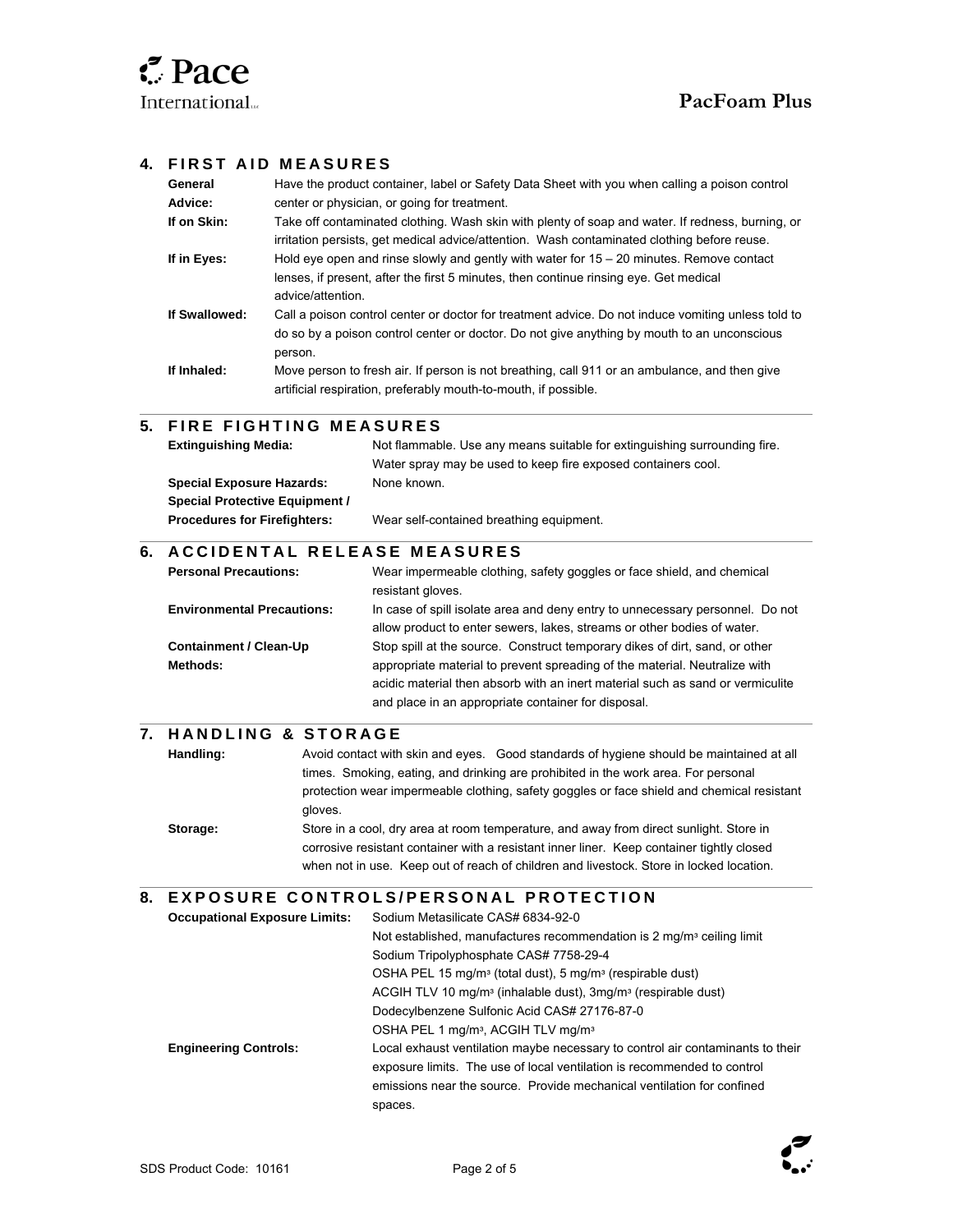l

l

 $\overline{\phantom{a}}$ 

## International...<br> **PacFoam Plus**



**Clothing:** Wear impermeable clothing and chemical resistant gloves when handling.

**Eye Protection:** Chemical goggles or face shield recommended. Eye fountain and washing facilities should be present at work area.

**Respiratory Protection:** Not normally required. A NIOSH-approved respirator with organic vapor filter may be used in misty environments without proper ventilation.

## **9. P H Y S I C A L & C H E M I C A L P R O P E R T I E S**

| <b>Physical state:</b>         | Liauid                       |                                   |                     |
|--------------------------------|------------------------------|-----------------------------------|---------------------|
| Appearance:                    | <b>Clear Yellow Liquid</b>   | <b>Upper/Lower flammability</b>   | Not available       |
|                                |                              | limits:                           |                     |
| Odor:                          | Not available                | Vapor pressure:                   | Not available       |
| Odor threshold:                | Not available                | Vapor density: (air =1)           | Not available       |
| pH:                            | > 12                         | Specific Gravity: $(H2O = 1)$     | 1.06                |
| <b>Melting/Freezing point:</b> | Not available                | Solubility:                       | Miscible with water |
| <b>Boiling point:</b>          | $212^{\circ}F(100^{\circ}C)$ | <b>Partition coefficient</b>      | Not available       |
|                                |                              | (n-octanol-water):                |                     |
| Flash point:                   | Not flammable                | Auto-ignition temperature:        | Not available       |
| <b>Evaporation rate:</b>       | Not available                | <b>Decomposition temperature:</b> | Not available       |
| Flammability (solid, gas):     | Not applicable               | <b>Viscosity:</b>                 | Not available       |

#### $\overline{\phantom{a}}$ **10. S T A B I L I T Y & R E A C T I V I T Y**

| <b>Reactivity hazards:</b>     | None known                                                           |
|--------------------------------|----------------------------------------------------------------------|
| <b>Chemical stability:</b>     | Stable at ambient conditions                                         |
| <b>Conditions to avoid:</b>    | None known                                                           |
| Incompatible materials:        | Strong oxidizing agents                                              |
| <b>Hazardous decomposition</b> | Irritating or poisonous gases may form when heated to decomposition. |
| products:                      |                                                                      |

#### **11. TOXICOLOGICAL INFORMATION**

| <b>Acute toxicity:</b>            | <b>Acute Oral:</b>                                                                  | $LD_{50}$ (estimate): > 5000 mg/kg                                                  | Based on Ingredients |
|-----------------------------------|-------------------------------------------------------------------------------------|-------------------------------------------------------------------------------------|----------------------|
|                                   | <b>Acute Dermal:</b>                                                                | $LD_{50}$ (estimate): > 5000 mg/kg                                                  | Based on Ingredients |
|                                   | Inhalation:                                                                         | $LC_{50}$ (estimate): > 20 mg/L                                                     | Based on Ingredients |
| <b>Skin corrosion/irritation:</b> | Causes severe skin burns.                                                           |                                                                                     |                      |
| Eye damage/irritation:            | Causes serious eye damage.                                                          |                                                                                     |                      |
| Respiratory/Skin                  |                                                                                     |                                                                                     |                      |
| sensitization:                    | No evidence of sensitization.                                                       |                                                                                     |                      |
| Germ cell mutagenicity:           | Not available                                                                       |                                                                                     |                      |
| Carcinogenicity:                  | Trace amounts of Sulfuric Acid (CAS# 7664-93-9) known to the state of California to |                                                                                     |                      |
|                                   |                                                                                     | cause cancer, birth defects or other reproductive harm.                             |                      |
| <b>Reproductive toxicity:</b>     |                                                                                     | Trace amounts of Sulfuric Acid (CAS# 7664-93-9) known to the state of California to |                      |
|                                   |                                                                                     | cause cancer, birth defects or other reproductive harm.                             |                      |
| Target organ effects:             | No known target organ effects.                                                      |                                                                                     |                      |
| <b>Aspiration hazard:</b>         |                                                                                     | Material does not present an aspiration hazard.                                     |                      |
| <b>Potential health effects:</b>  | CORROSIVE: May cause severe skin burns and eye damage.                              |                                                                                     |                      |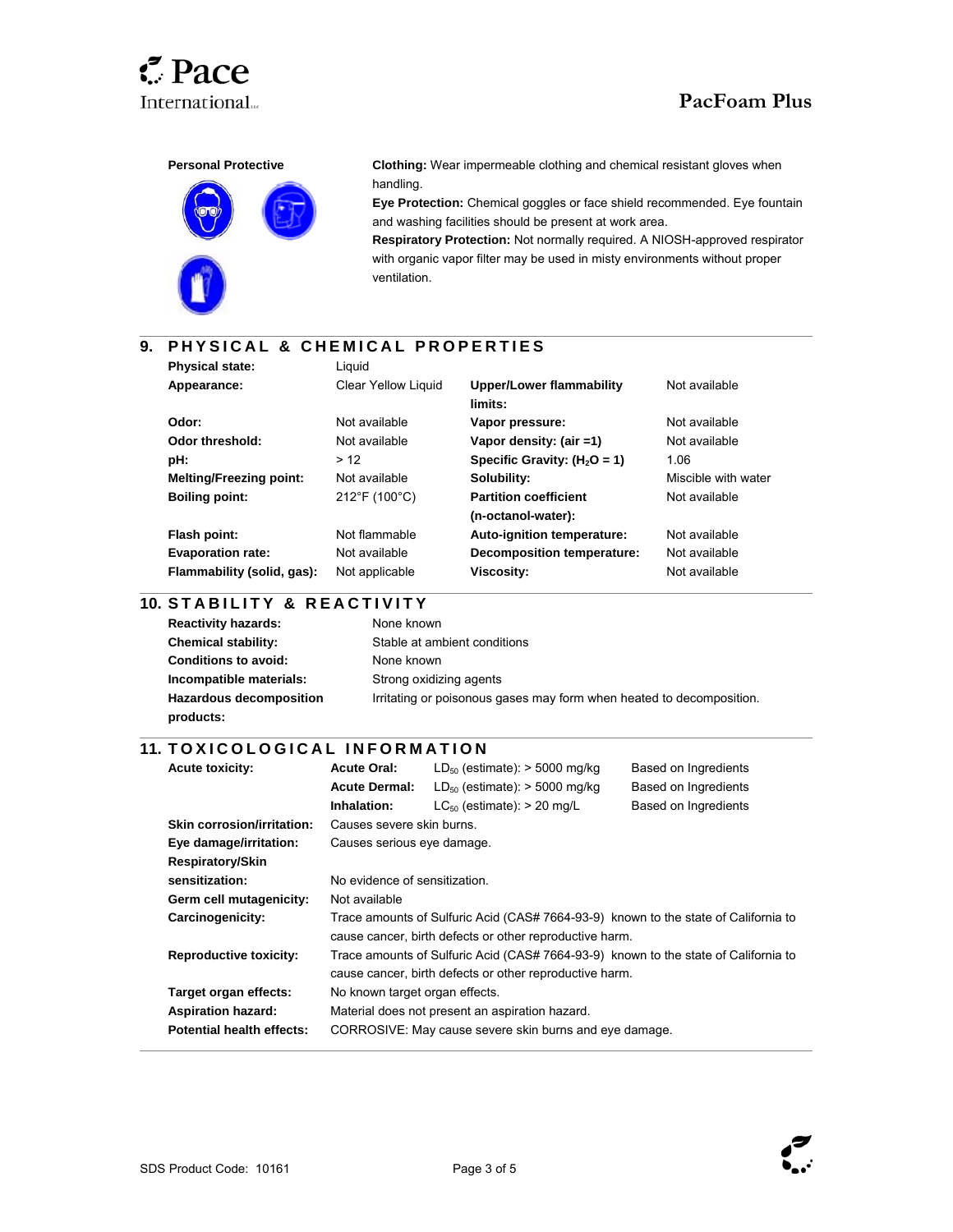l

 $\overline{\phantom{a}}$ 

l

 $\overline{\phantom{a}}$ 

### **12. ECOLOGICAL INFORMATION**

| Toxicity:                         | $LC_{50}$ (96-hr) fish: $> 100$ mg/L (estimate)                                | Based on Ingredients |
|-----------------------------------|--------------------------------------------------------------------------------|----------------------|
| Persistence/ degradability:       | Not available                                                                  |                      |
| <b>Bioaccumulative potential:</b> | Not available                                                                  |                      |
| Mobility in soil:                 | Not available                                                                  |                      |
| Other adverse effects:            | Dodecylbenzene sulfonic acid is harmful to aquatic life in low concentrations. |                      |
|                                   |                                                                                |                      |

#### **13. DISPOSAL CONSIDERATIONS**

**Disposal methods:** Recover or recycle if possible. Do not discharge into sewers, lakes, streams, or other bodies of water. Disposal should be made in accordance with applicable regional, national and local laws and regulations. Consult appropriate regulatory officials for information on disposal, keeping in mind that local regulations may be more stringent than regional or national requirements.

## **14. TRANSPORT INFORMATION**

|                             | DOT                      | <b>IMDG</b>    | IATA           |
|-----------------------------|--------------------------|----------------|----------------|
| UN number:                  | UN 1760                  | Not applicable | Not applicable |
| Proper shipping name:       | Corrosive liquid, n.o.s. | Not regulated  | Not regulated  |
|                             | (dodecylbenzene sulfonic |                |                |
|                             | acid)                    |                |                |
| Hazard class(es):           | 8                        | Not applicable | Not applicable |
| Packing group:              | Ш                        | Not applicable | Not applicable |
| <b>Marine Pollutant:</b>    | Not applicable           |                |                |
| <b>Special precautions:</b> | None                     |                |                |

#### **15. R E G U L A T O R Y I N F O R M A T I O N**

| CA Prop. 65      | This product may contain trace amounts of Sulfuric acid (CAS #7664-93-9), a chemical        |
|------------------|---------------------------------------------------------------------------------------------|
|                  | known to the State of California to cause cancer, birth defects or other reproductive harm. |
| <b>SARA 313:</b> | Contains no chemicals subject to SARA Title III Section 313 in quantities sufficient to     |
|                  | trigger reporting requirements.                                                             |
| TSCA:            | All components of this product are included or exempt from inclusion in EPA's Toxic         |
|                  | Substances Control Act (TSCA) Chemical Substance Inventory.                                 |
| WHMIS:           | This product has been classified in accordance with the hazard criteria of the CPR and the  |
|                  | SDS contains all of the information required by the CPR.                                    |

#### **16. OTHER INFORMATION**



The information provided in this Safety Data Sheet (SDS) is provided in good faith and believed to be accurate at the time of preparation of the SDS. However, Pace International, LLC and its subsidiaries or affiliates extend no warranties, make no representations, and assume no responsibility as to the accuracy, suitability, or completeness of such information. Additionally, neither Pace International, LLC nor any of its subsidiaries or affiliates represents or guarantees that this information or product may be used without infringing the intellectual property rights of others. It is the users' own responsibility to determine the suitability of this information for their own particular use of this product. If necessary, contact Pace International, LLC to confirm that you have the most current product label and SDS.